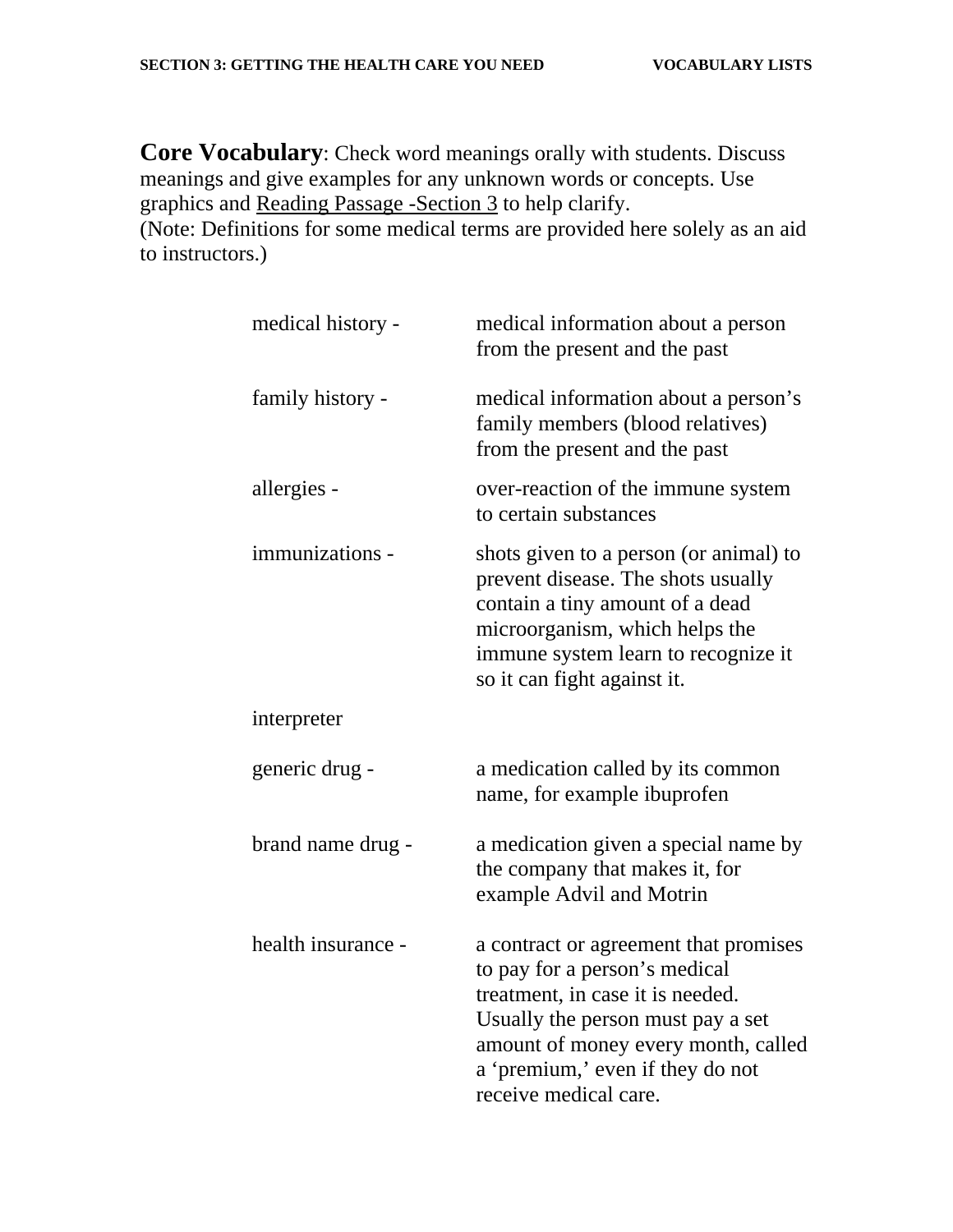| government health program - | a health insurance program run by the<br>government                                                                                                                                                                                                                   |
|-----------------------------|-----------------------------------------------------------------------------------------------------------------------------------------------------------------------------------------------------------------------------------------------------------------------|
| Medicaid -                  | a U.S. federal government and state<br>government program that helps pay<br>for health care for the needy, blind,<br>disabled, and low-income families<br>with children                                                                                               |
| Medicare -                  | the U.S. federal government program<br>that covers most health care for<br>people age 65 and over                                                                                                                                                                     |
| KidCare -                   | state government programs that help<br>pay for health insurance for children<br>18 and younger from eligible working<br>families. Not every state uses this<br>name. To find out the name for the<br>program in your state, go to<br>www.insurekidsnow.gov/states.asp |

**Supplemental Vocabulary** (words which may come up in oral discussions or supplemental activities)

### From **Answering Health Professionals' Questions – Oral Role Play**

appetite rating scale

### From **Beth Jones Case History – Health Forms**

| nearsighted -  | unable to see distant objects clearly                                    |
|----------------|--------------------------------------------------------------------------|
| contact lens - | corrective lenses which fit directly on<br>the eyeball under the eyelids |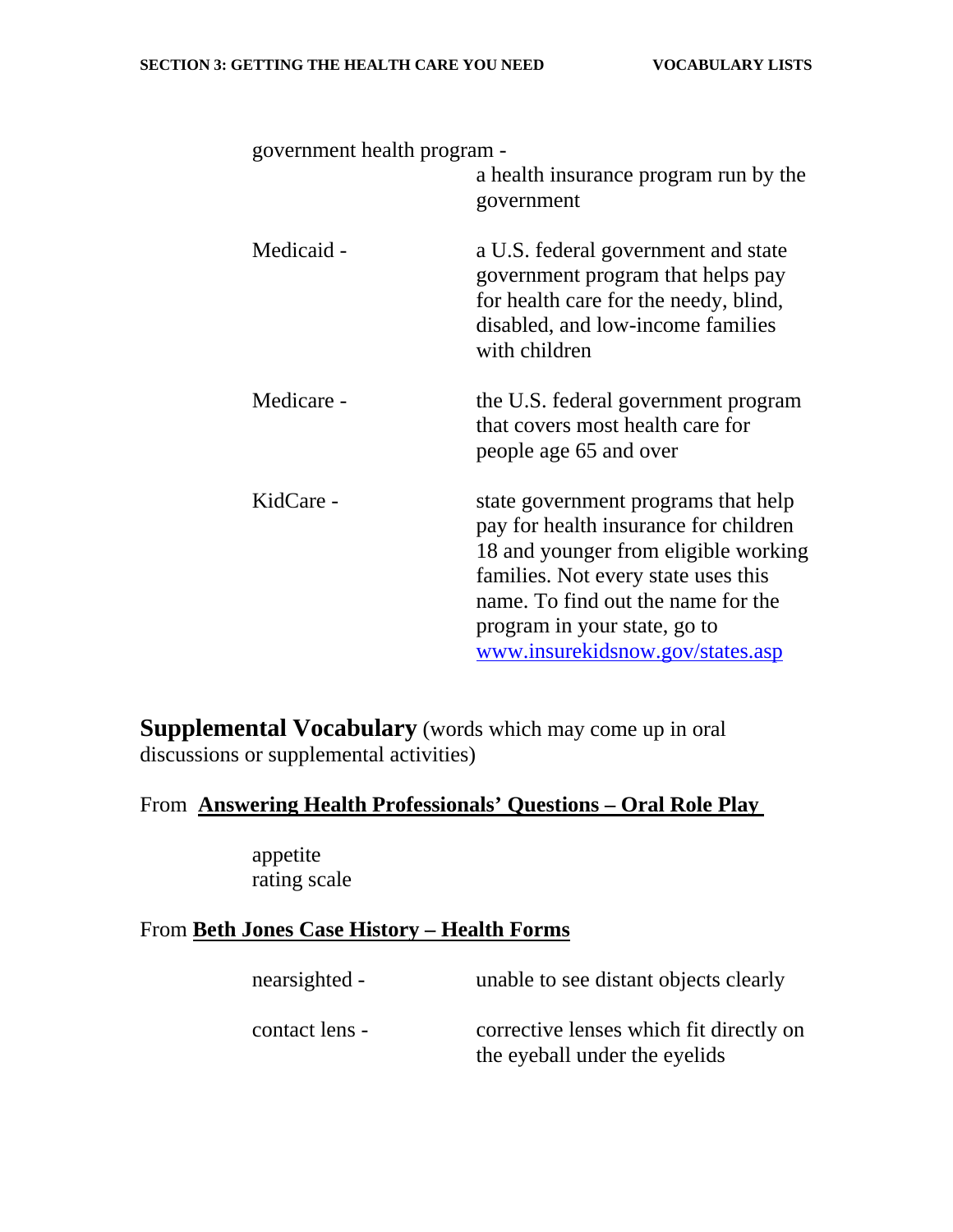| cholesterol -         | a fatty, waxy alcohol present in<br>animal cells and body fluids.                                          |
|-----------------------|------------------------------------------------------------------------------------------------------------|
| Pap smear $-$         | a routine medical test that checks for<br>cancer in the cells of a woman's<br>cervix                       |
| birth control pills - | pills that a woman can take every day<br>to keep from getting pregnant                                     |
| menstruation -        | a woman's period or monthly blood<br>flow                                                                  |
| sensitive -           | very responsive to something                                                                               |
| anemia -              | having too few red blood cells.<br>Symptoms of anemia include feeling<br>tired, weak, and short of breath. |
| colon -               | large intestine                                                                                            |
| arthritis -           | swelling, redness, heat and pain of the<br>joints                                                          |
| osteoporosis -        | a condition in which the bones<br>become thinner and break easily                                          |
| mammogram             | an x-ray of the breast used to detect<br>and diagnose breast cancer                                        |
| extraction (dental) - | pulling out of a tooth                                                                                     |
| orthodontics -        | a specialty of dentistry concerned<br>with straightening teeth                                             |
| sibling -             | brother or sister                                                                                          |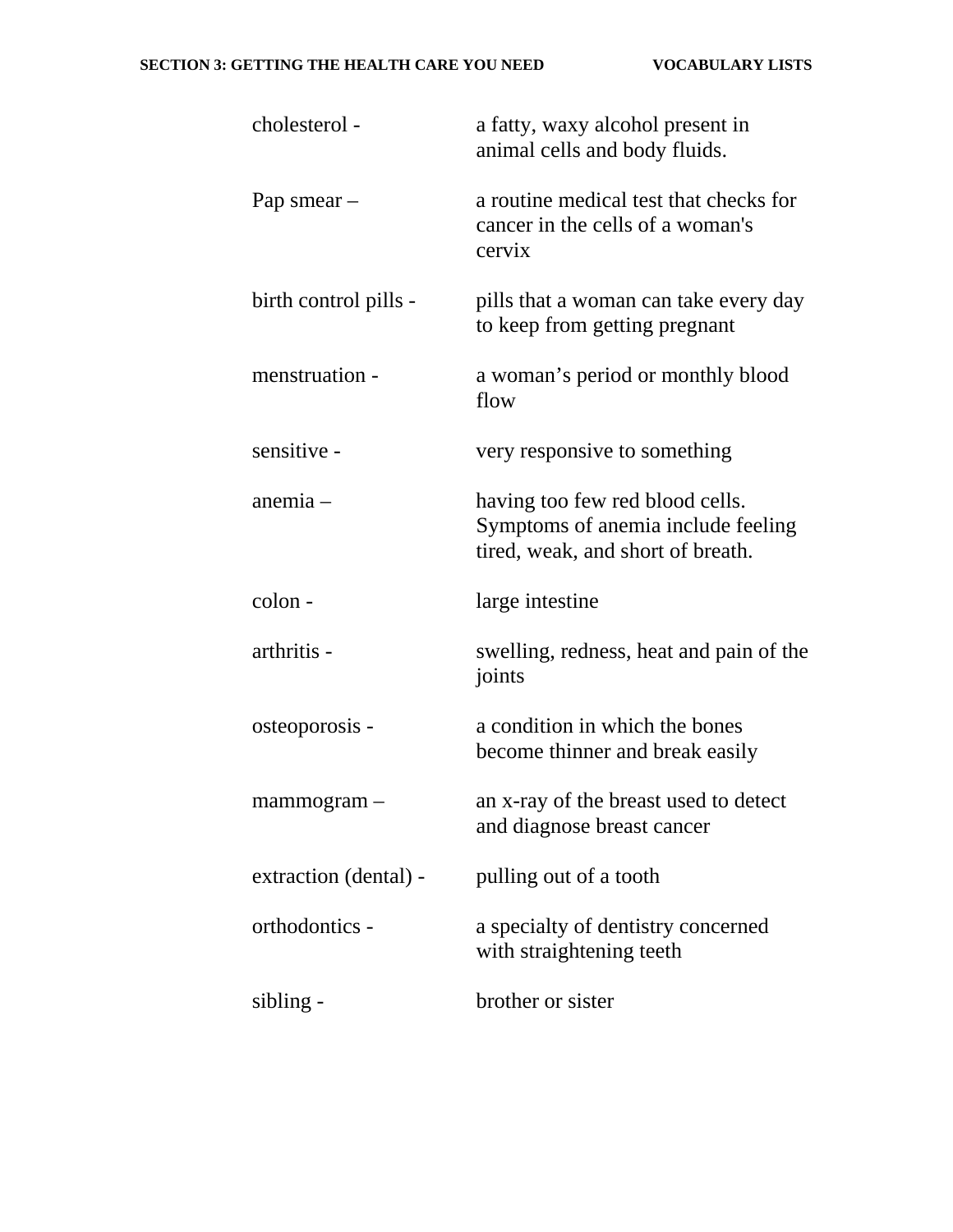# From **Paraphrasing Activity – 10 Scenarios**

| blood pressure -                         | the force of blood as it pushes against<br>the walls of the arteries                                                                                                                                                                                                                                                                                                                                                                                            |
|------------------------------------------|-----------------------------------------------------------------------------------------------------------------------------------------------------------------------------------------------------------------------------------------------------------------------------------------------------------------------------------------------------------------------------------------------------------------------------------------------------------------|
| high blood pressure<br>or hypertension - | when the blood flows through the<br>arteries at a greater than normal force.<br>This can harm the arteries and<br>increase risk of stroke, heart attack,<br>and other diseases.                                                                                                                                                                                                                                                                                 |
| $glucose -$                              | a form of sugar that is the basic fuel<br>(food) for the cells in the body                                                                                                                                                                                                                                                                                                                                                                                      |
| blood glucose -                          | the amount of glucose (sugar) in the<br>blood                                                                                                                                                                                                                                                                                                                                                                                                                   |
| elevated -                               | raised (higher than normal)                                                                                                                                                                                                                                                                                                                                                                                                                                     |
| insulin -                                | the hormone that "unlocks" the cells<br>of the body, allowing glucose (sugar)<br>to get in and fuel them.                                                                                                                                                                                                                                                                                                                                                       |
| diabetes -                               | a disease in which the body does not<br>produce or properly use insulin. The<br>body needs insulin to let the glucose<br>(sugar) in our blood get into our cells<br>to fuel them so they can do their jobs.<br>If glucose builds up in the blood<br>instead of going into cells, it can<br>cause problems. Right away, your<br>cells may be starved for energy. Over<br>time, too much glucose in the blood<br>may hurt your eyes, kidneys, nerves<br>or heart. |
| fasting -                                | not eating food or drinking beverages<br>(other than water) for a certain<br>amount of time. Certain tests or                                                                                                                                                                                                                                                                                                                                                   |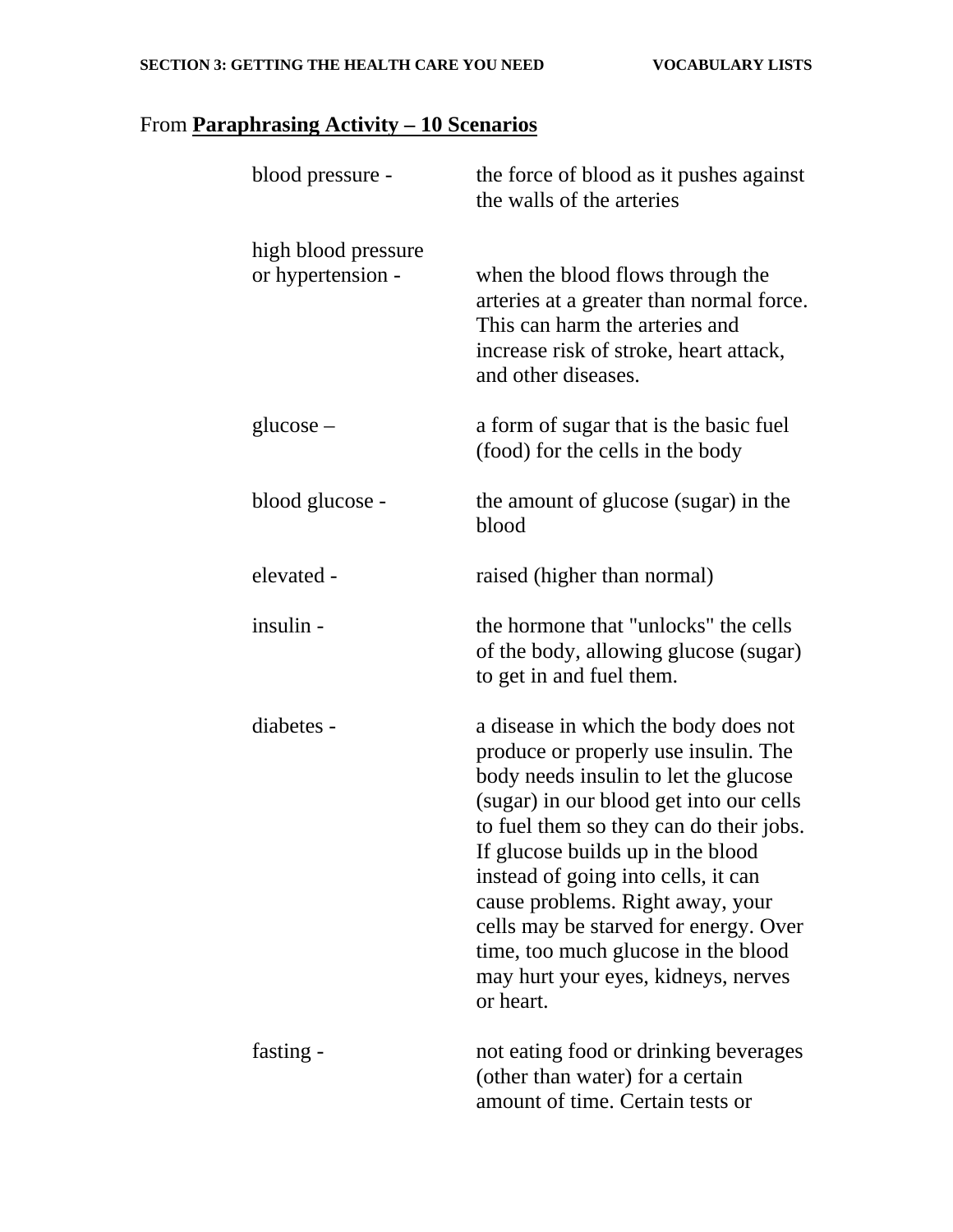|                     | procedures may require 12 to 14<br>hours of fasting before they can be<br>done accurately.                                                                                                |
|---------------------|-------------------------------------------------------------------------------------------------------------------------------------------------------------------------------------------|
| fever -             | above normal internal body<br>temperature                                                                                                                                                 |
| strep throat $-$    | a throat infection caused by the<br>streptococcus bacteria                                                                                                                                |
| stabilize $-$       | to make stable, hold steady; to keep<br>from fluctuating (going up or down)                                                                                                               |
| $IV -$              | intravenous, given directly into a vein                                                                                                                                                   |
| vein -              | a blood vessel that carries blood from<br>the body back into the heart                                                                                                                    |
| $sutures -$         | stitches used to close a wound                                                                                                                                                            |
| ointment -          | an oil-based medication applied to the<br>skin                                                                                                                                            |
| $discharge -$       | a substance that is released or<br>eliminated (gotten rid of) by the body                                                                                                                 |
| viral -             | caused by a virus (not by bacteria)                                                                                                                                                       |
| virus -             | microorganisms (very, very small<br>organisms) that are capable of growth<br>and multiplication only in living cells,<br>and that cause various diseases in<br>humans, animals, or plants |
| respiratory tract - | the organs in the body involved in<br>breathing                                                                                                                                           |
|                     | upper respiratory tract $-$ the nose, throat and windpipe                                                                                                                                 |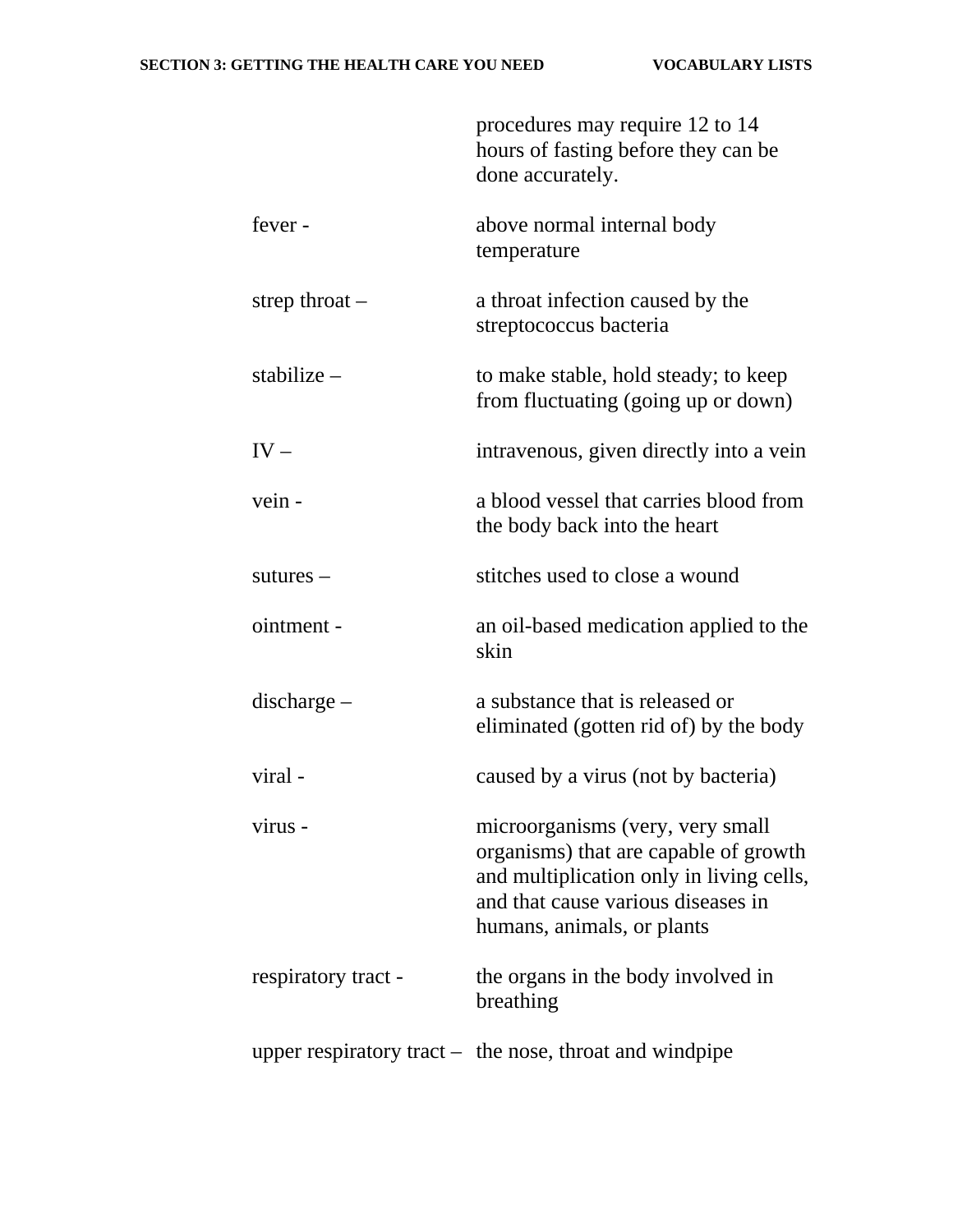#### **SECTION 3: GETTING THE HEALTH CARE YOU NEED VOCABULARY LISTS**

| persists -            | a condition that returns or lasts for a<br>long time                                                                                                            |
|-----------------------|-----------------------------------------------------------------------------------------------------------------------------------------------------------------|
| $\text{colonoscopy}-$ | a test that uses a long, flexible tube<br>with a light and a camera lens at the<br>end to examine inside the colon (large<br>intestine), starting at the rectum |
| screening (test)-     | to test or examine for the presence of<br>something, such as a disease                                                                                          |
| $niacin -$            | the active part of vitamin B-3; an<br>essential vitamin that is especially<br>important in the skin, digestive, and<br>nervous systems                          |
| vitamins -            | organic nutrients that the body needs<br>in small amounts for normal, healthy<br>functioning. Most vitamins are found<br>in foods; some are made by the body.   |
| facial flushing -     | a sudden reddening of the face                                                                                                                                  |

# From the article: "**Following Emergency Room Instructions"**

| abdomen -         | the area of the body between the chest<br>and the hips                                                               |
|-------------------|----------------------------------------------------------------------------------------------------------------------|
| indigestion -     | a sick feeling or pain caused when<br>food is not digested properly                                                  |
| viral infection - | an infection caused by a virus (a very<br>small organism which cannot grow or<br>reproduce apart from a living cell) |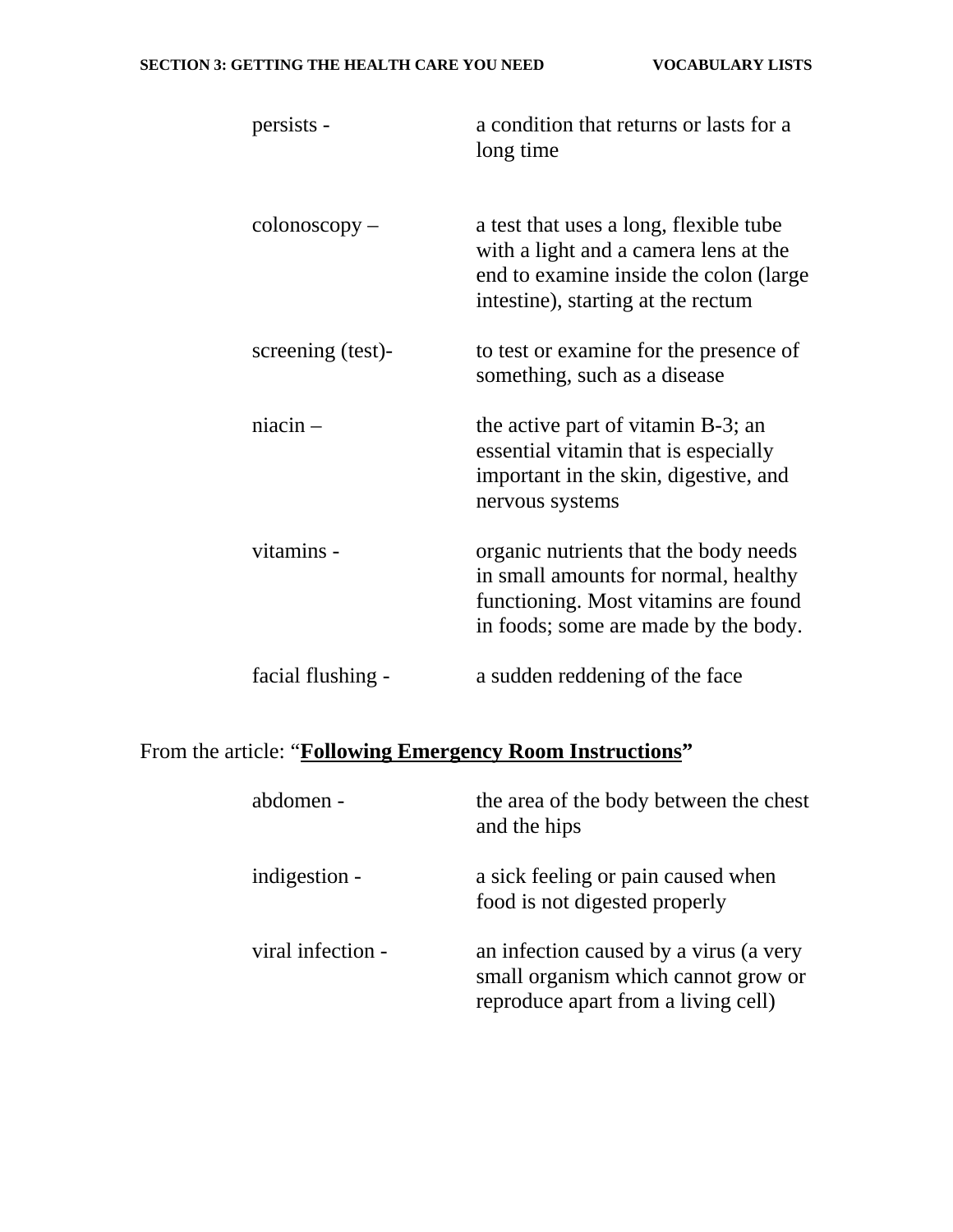| intestines -     | also called the "bowel" or "gut"; a<br>long tube in the abdomen through<br>which food passes after it passes the<br>stomach. The small and large<br>intestines complete digestion, or the<br>breaking down of food. |
|------------------|---------------------------------------------------------------------------------------------------------------------------------------------------------------------------------------------------------------------|
| appendicitis $-$ | infection or inflammation of the<br>appendix - a pouch attached to the<br>first part of the large intestine                                                                                                         |
| $cramps -$       | painful sensations caused by<br>contraction or over shortening of<br>muscles                                                                                                                                        |
| $b$ out $-$      | a short period of illness                                                                                                                                                                                           |
| $evidence -$     | signs showing that something is true.                                                                                                                                                                               |
| temperature -    | the body's degree of hotness or<br>coldness                                                                                                                                                                         |
| $laxative-$      | a substance that loosens the intestines<br>(bowels) to promote going to the<br>bathroom (bowel movement/pooping)                                                                                                    |
| fluids $-$       | liquids such as water, juice and tea                                                                                                                                                                                |
| $persistent -$   | lasting a long time                                                                                                                                                                                                 |
| faint $-$        | feeling like you will pass out (lose<br>consciousness)                                                                                                                                                              |
| swollen $-$      | larger than normal                                                                                                                                                                                                  |
| vagina -         | the lower part of the female<br>reproductive tract. This is where<br>babies come out and where menstrual<br>blood leaves the body.                                                                                  |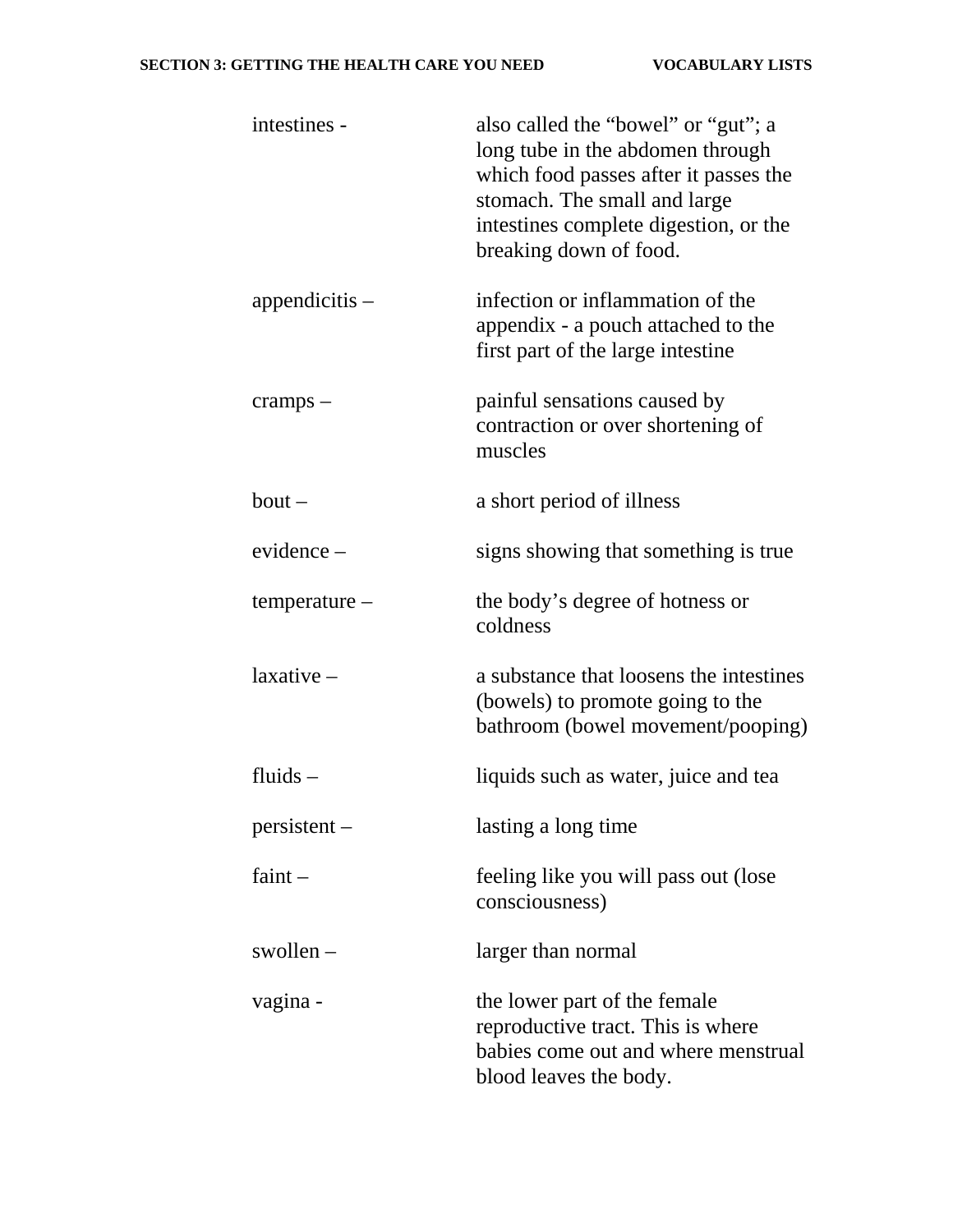### From **After a Visit to a Health Professional – Oral Role Play**

cardiologist - a medical doctor who specializes in treating conditions of the heart

### From the article: "**What You Can Do To Make Health Care Safer"**

cures complicated complex consumer seek opinion sensitivities substance abuse verify

### From **Asking Questions: Case Studies**

### **Case Study A**

| $glucose -$     | a form of sugar that is the basic fuel<br>(food) for the cells in the body                                 |
|-----------------|------------------------------------------------------------------------------------------------------------|
| blood glucose - | the amount of glucose (sugar) in the<br>blood                                                              |
| insulin -       | the hormone that "unlocks" the cells<br>of the body, allowing glucose (sugar)<br>to get in and fuel them.  |
| hormone -       | a chemical messenger in the blood<br>that carries a signal from one cell (or<br>group of cells) to another |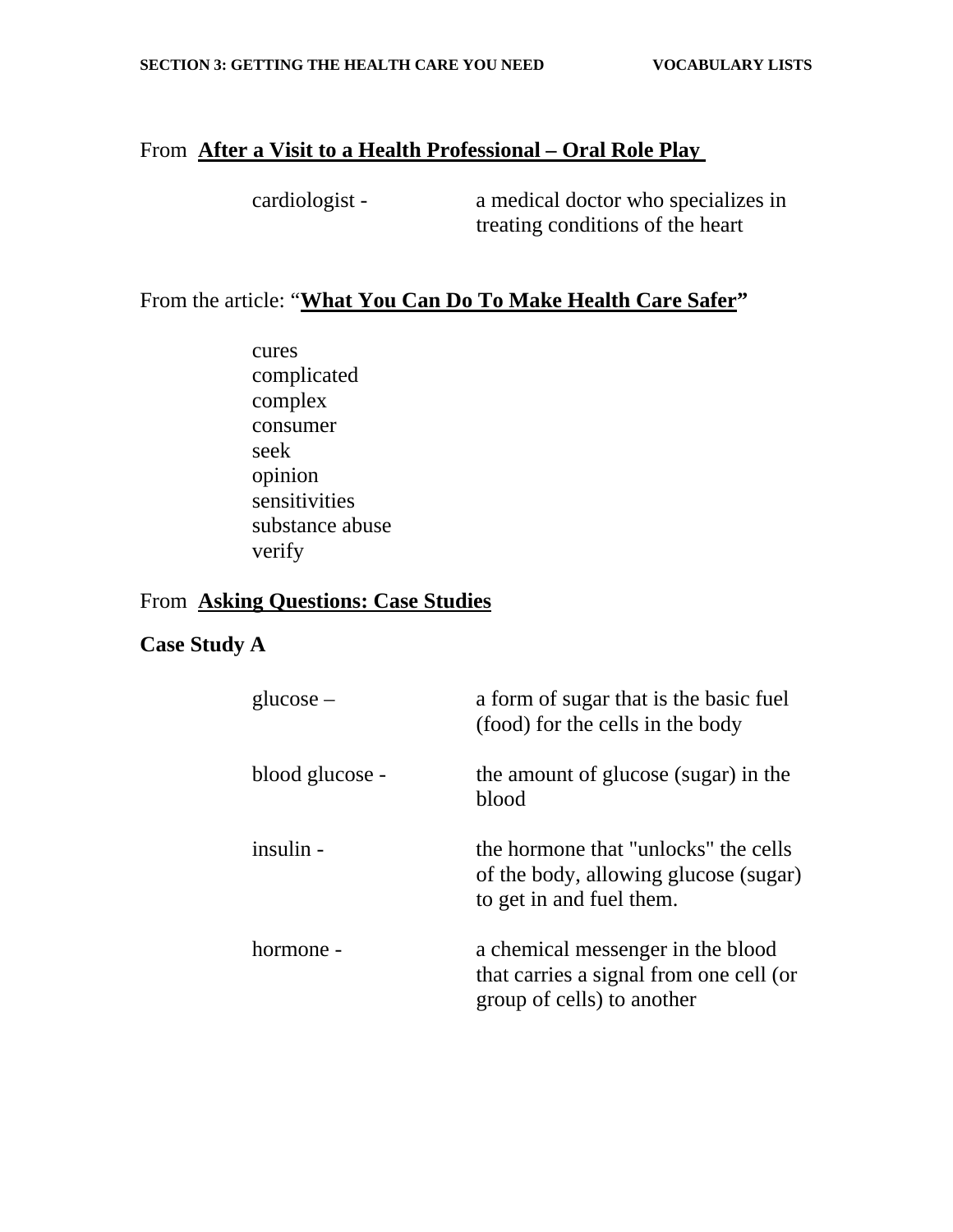#### **SECTION 3: GETTING THE HEALTH CARE YOU NEED VOCABULARY LISTS**

| diabetes -                    | a disease in which the body does not<br>produce or properly use insulin. The<br>body needs insulin to let the glucose<br>(sugar) in our blood get into our cells<br>to fuel them, so they can do their jobs.<br>If glucose builds up in the blood<br>instead of going into cells, it can<br>cause problems. Right away, your<br>cells may be starved for energy. Over<br>time, too much glucose in the blood<br>may hurt your eyes, kidneys, nerves<br>or heart. |  |
|-------------------------------|------------------------------------------------------------------------------------------------------------------------------------------------------------------------------------------------------------------------------------------------------------------------------------------------------------------------------------------------------------------------------------------------------------------------------------------------------------------|--|
| Type 1 diabetes -             | usually diagnosed in children and<br>young adults. In Type 1 diabetes, the<br>body does not produce insulin.                                                                                                                                                                                                                                                                                                                                                     |  |
| Type 2 diabetes-              | the most common form of diabetes. In<br>Type 2 diabetes, either the body does<br>not produce enough insulin, or the<br>cells ignore the insulin.                                                                                                                                                                                                                                                                                                                 |  |
| Oral Glucose Tolerance Test - |                                                                                                                                                                                                                                                                                                                                                                                                                                                                  |  |
|                               | a person's blood glucose (sugar) level<br>is measured after a fast (not eating for<br>a certain amount of time) and two<br>hours after drinking a glucose-rich<br>drink. If the two-hour blood glucose<br>level is between 140 and 199 mg/dl,<br>the person tested has pre-diabetes. If<br>the two-hour blood glucose level is at<br>200 mg/dl or higher, the person tested<br>has diabetes.                                                                     |  |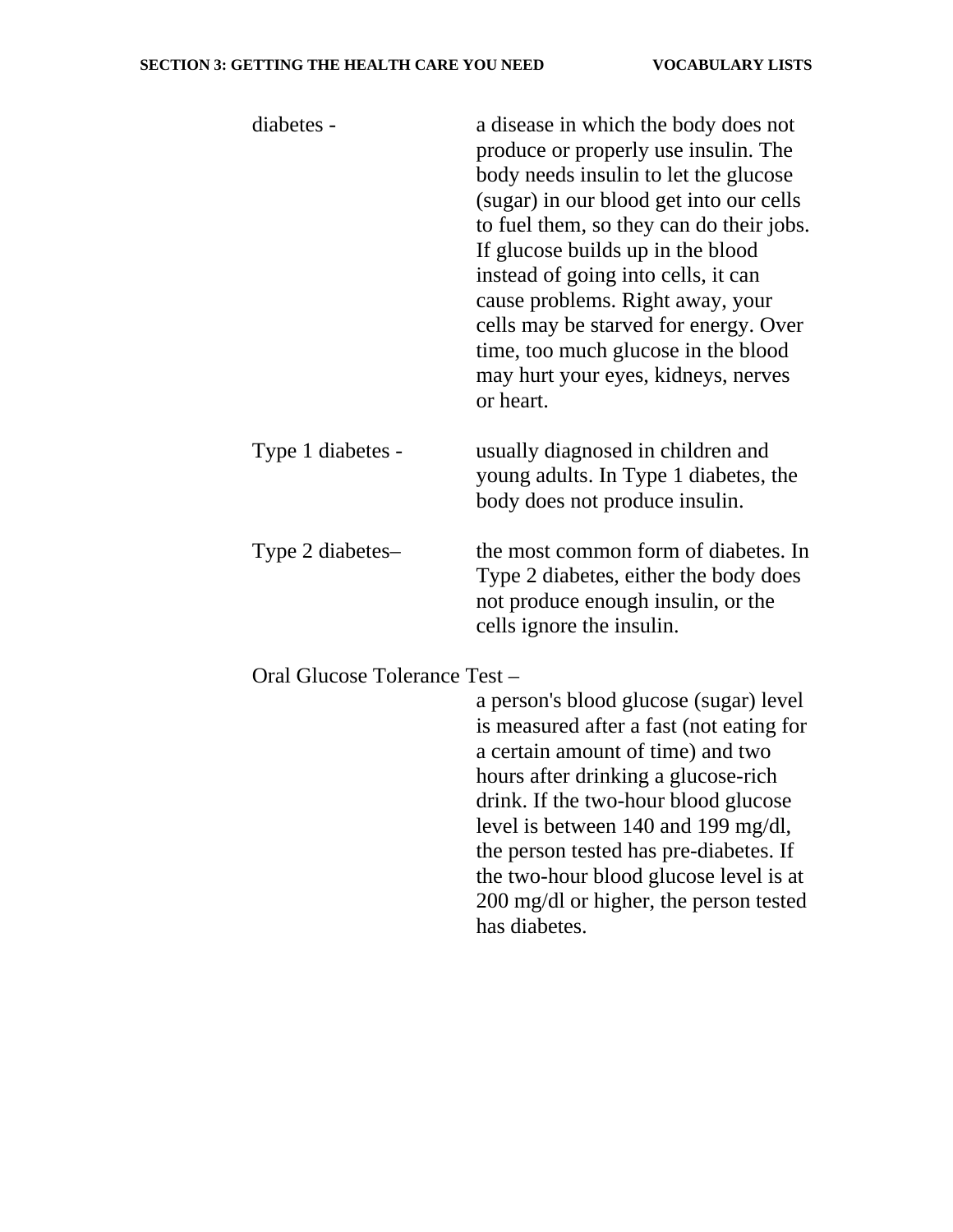# **Case Study B**

| BMP-               | Basic Metabolic Panel; a group of<br>eight specific lab tests                                                                                                              |
|--------------------|----------------------------------------------------------------------------------------------------------------------------------------------------------------------------|
| consultation -     | a meeting with a doctor                                                                                                                                                    |
| complications –    | health problems                                                                                                                                                            |
| $liver-$           | an organ in the body that plays a<br>major role in metabolism                                                                                                              |
| metabolism –       | chemical reactions that happen in<br>living cells, e.g. when the body<br>breaks down food and uses that<br>energy to make what its cells need to<br>grow and work properly |
| $glycogen-$        | a type of glucose (sugar) that is made<br>mostly by the liver and stored there.<br>The body can use glycogen very<br>quickly when it has a sudden need for<br>glucose.     |
| absorption –       | soaking up, like a sponge soaks up<br>water                                                                                                                                |
| pancreas –         | a gland organ that helps the body<br>digest (break down) food and also<br>produces the hormone insulin                                                                     |
| extended release - | pills that dissolve slowly and release a<br>drug over time                                                                                                                 |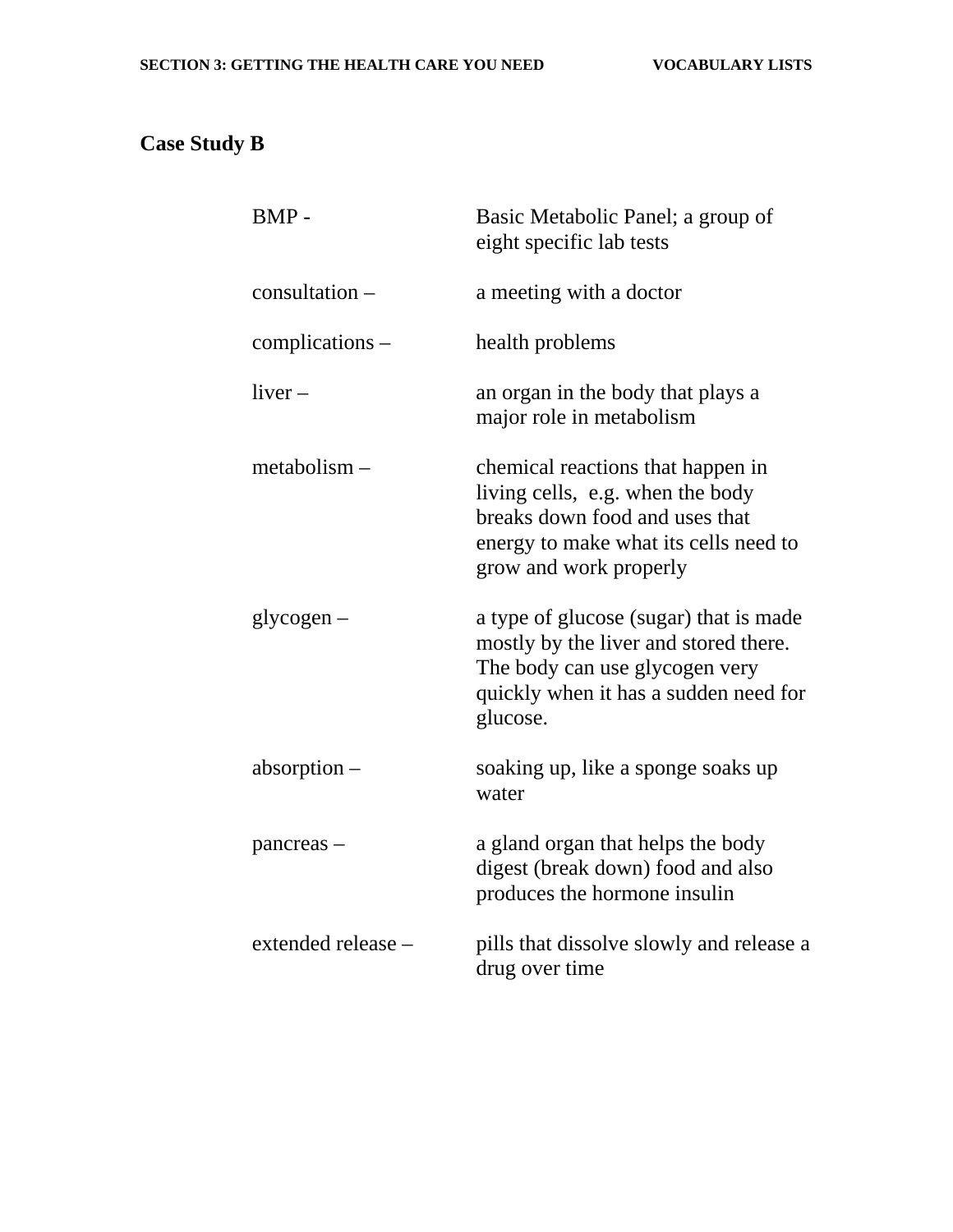## **Case Study C**

|                     | cholesterol -         | a fatty, waxy alcohol present in<br>animal cells and body fluids.<br>Cholesterol is necessary to build and<br>maintain healthy cells. Cholesterol<br>can't dissolve in the blood. It has to<br>be transported to and from the cells by<br>"carriers." There are two types of<br>carriers, LDL and HDL.  |  |  |
|---------------------|-----------------------|---------------------------------------------------------------------------------------------------------------------------------------------------------------------------------------------------------------------------------------------------------------------------------------------------------|--|--|
|                     | $LDL -$               | the "bad" cholesterol.<br>This type can slowly build up and<br>stick to the inner walls of the arteries.<br>(Arteries carry fresh blood away from<br>the heart.) The build-up makes the<br>arteries more narrow. If a clot forms<br>and blocks a narrowed artery, heart<br>attack or stroke can result. |  |  |
|                     | $HDL-$                | the "good" cholesterol. This type<br>deposits cholesterol in the liver where<br>the body can excrete (remove) it. That<br>is why it is considered good.                                                                                                                                                 |  |  |
|                     | triglycerides $-$     | a form of fat made in the body                                                                                                                                                                                                                                                                          |  |  |
|                     | overall cholesterol - | the combination of LDL, HDL and<br>triglycerides                                                                                                                                                                                                                                                        |  |  |
| <b>Case Study D</b> |                       |                                                                                                                                                                                                                                                                                                         |  |  |
|                     | inherited $-$         | received from your parents                                                                                                                                                                                                                                                                              |  |  |
|                     | $regimen -$           | a regulated program or schedule of<br>treatment (e.g. diet, exercise or<br>medications) designed to give a good<br>result                                                                                                                                                                               |  |  |
|                     | $pharmacologically -$ | with the help of medicine                                                                                                                                                                                                                                                                               |  |  |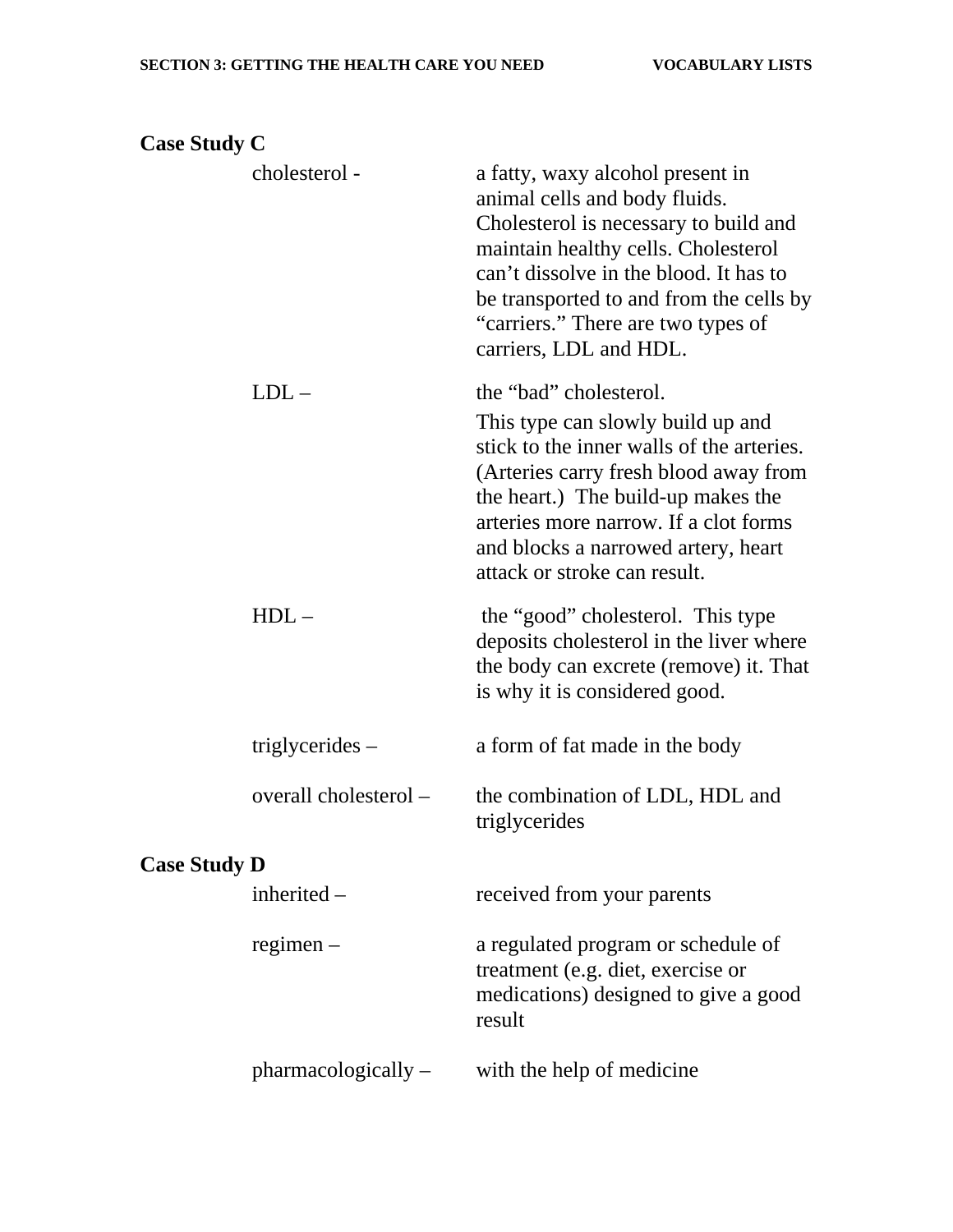| side effect $-$          | unwanted result from taking a drug                                                        |
|--------------------------|-------------------------------------------------------------------------------------------|
| complications –          | health problems                                                                           |
| liver function tests $-$ | a group of blood tests used to give<br>information about the state of a<br>person's liver |
| $monitor -$              | to watch, to keep an eye on                                                               |

# **Case Study E**

| prior -                         | before                                                                                                                                                           |
|---------------------------------|------------------------------------------------------------------------------------------------------------------------------------------------------------------|
| $rectum -$                      | the last 6-8 inches of the colon. The<br>rectum stores solid waste (poop) until<br>it leaves the body through the anus.                                          |
| rectal -                        | having to do with the rectum                                                                                                                                     |
| $\text{colonoscopy}-$           | a test that uses a long, flexible tube<br>with a light and a camera lens at the<br>end to examine inside the colon (large)<br>intestine), starting at the rectum |
| supplemental iron $-$           | tablets or liquid that contain iron,<br>taken to treat or prevent low blood<br>levels of iron                                                                    |
|                                 | FLEET Phospho-soda - a brand of laxative taken to clean the<br>colon of all waste before a medical<br>procedure                                                  |
| exceed the recommended dosage – | to take more than you should                                                                                                                                     |